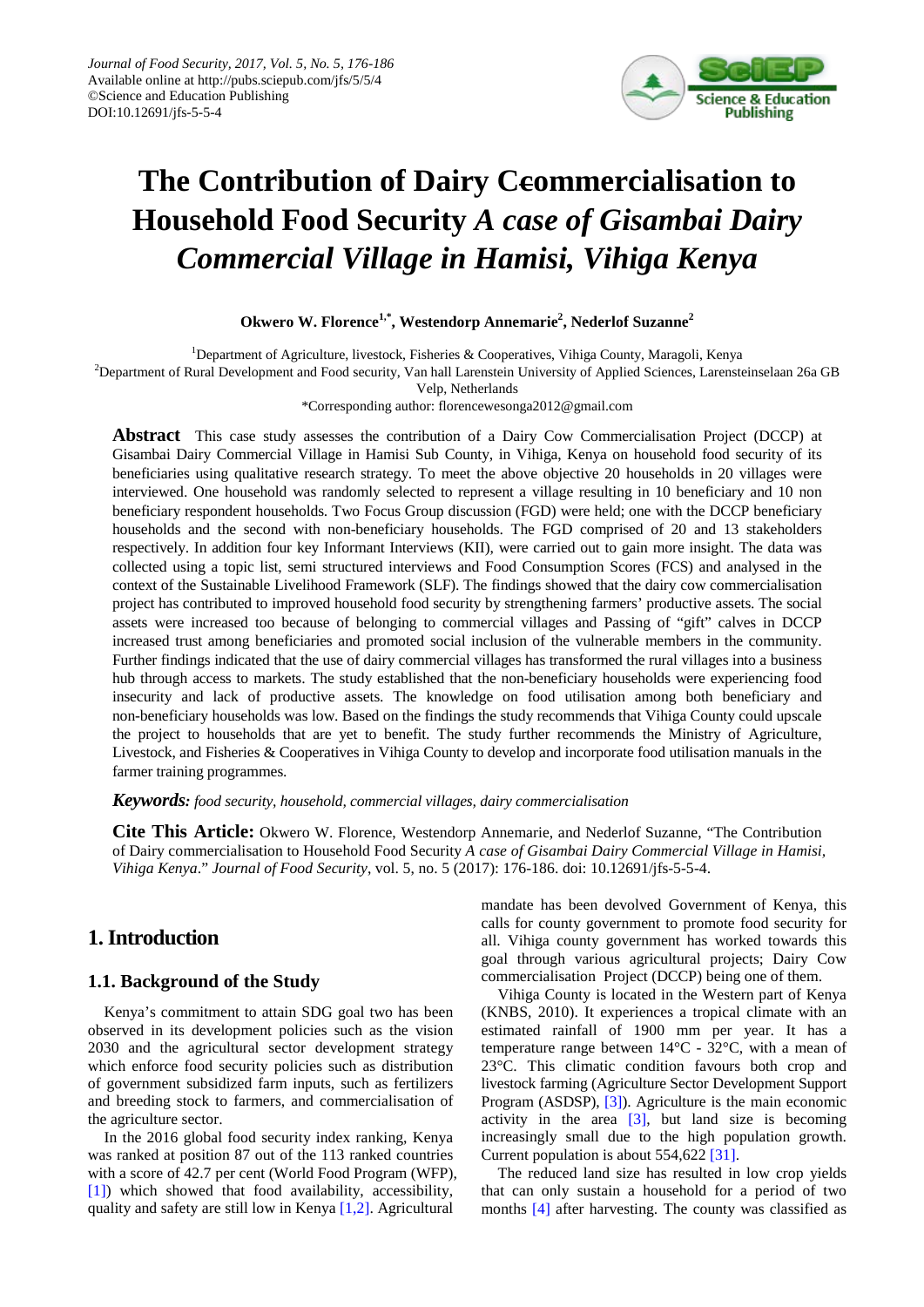food insecure according to the Kenya agro ecological region food security survey (Wanjiku, Wanjiru, & Wakabi, 2015). About 90% of the residents in Vihiga County derive their livelihood from crop farming and livestock keeping as way forward by [\[3\]](#page-6-1) with maize being a staple food.

Further findings by Nyangweso,et al. [\[5\]](#page-6-4) showed that households in Vihiga face vulnerabilities of low access to adequate food due to lack of productive assets. These brought forth a need to adopt a farming system that could promote increased agricultural production and improved income throughout the year to enable the households to access adequate food. This led to the launch of the Dairy Cow Commercialisation Project (DCCP) in 2013. Dairy farming has been identified as one of the economic pillars to drive agriculture sector growth. An improved dairy cow has about 240 lactating days per lactating period. Milk can be consumed and the remaining is sold for income which gives the households an opportunity to access food through purchase.

DCCP is a joint development project between the county government and development partners; Western Kenya Community Driven Development/Flood Mitigation Program (WKCDD/FMP), and Agriculture Sector Development Support program (ASDSP). The project is being implemented by Vihiga County government in the department of Livestock Production Services (LPS) to improve livelihoods. It was launched in 2013 [\[6\]](#page-6-5) and ends in 2018. The project aims at improving household food security by strengthening farmer's assets through distribution of improved breeds of dairy cows, farmer capacity building, provision of free extension services and strengthening of partnership linkages.

DCCP involves distribution of improved in calf dairy cows to low income households in dairy commercial villages. The beneficiary households either kept crossed zebu cows (Pool) or a local Zebu cow while some did not have a cow at all. Commercial Village (CV) is a model developed by Farm Concern International (FCI) in implementing its livelihood programs [\[7\].](#page-6-6)

A dairy cow beneficiary household returns two female calves, giving them to the next beneficiary households. The male calves are sold by the CV and the money is saved for purchase of veterinary supplies. The calves are locally referred to as the 'gift' since the community believes keeping the promise of giving a calf by the first beneficiary is a sign of trust among themselves. The passing of gifts has improved community cohesion and dependence on one another. This has enabled the smooth social inclusion of vulnerable households into the community development strategies. Passing on of the calves was adopted so that by the end of the program in 2018 many household will have received improved dairy cows [\[6\].](#page-6-5) A similar project has been implemented in Busia County in Western Kenya by Heifer international using farmer self-help groups [\[8\].](#page-6-7)

A Commercial Village is "a hybrid model through which typical social administrative villages are designed and systematically graduated into commercialised competitive market - led agricultural production units" [\[7\].](#page-6-6) According to [\[9\],](#page-6-8) "commercial villages are farmer groups clustered together to form one large group called a "commercial village" with the aim to benefit from economies of scale in extension work, input sourcing, production and marketing activities". However in this

study I seek to define a commercial village in the context of Vihiga County as "a group of individual smallholder farmers from a local administrative unit who come together with an aim to produce, market and accesses social services". Social services are support systems that trigger long term pro poor social and economic change [\[10\].](#page-6-9) The farmers have been able to establish milk collection centres, community agro vets and have also trained youths to carry out artificial insemmination at Ward level. This has made access to services easier.

Milk access to markets creates a sustained source of income for the rural households (Steven, Hazell, & Reardon, 2007). This is achieved through the dairy commercial villages at Ward level. Developed market linkages are the key to economic growth of smallholder dairy farmers (IFAD, 2011). This has been observed in the entire Vihiga County which has developed milk collection centres. From earned income the farmers are able to access adequate food through purchasing.

#### **Measurement of household food security**

The term food security (FS) has undergone timeline changes in definition starting with the definition of World Food Conference of 1974 on food security which focused on the problem of global production, trade and stocks thus food security meant an adequate supply of food and stability of supplies through food reserves [\[11\].](#page-6-10) This need resulted in green revolution movement in 1970s which used technology to increase food security.

In 1980 food access was considered an important element of food security [\[11\]](#page-6-10) thus food security meant adequate supply and access. In 1990 food utilisation which focuses on sanitation, water and body health was incorporated in the definition of food security  $[12]$ . Food security is measured using different tools such as Household Economy Approach (HEA), Household Food Insecurity Access Scale (HEFIAS) and Dietary Diversity (DD) [\[13\].](#page-6-12) The author adopts the use of dietary diversity in analysing of household food security. The study therefore focused on the pillars of food availability, accessibility and utilisation

Food security could be measured using Dietary diversity Score (DDS). Dietary diversity is a qualitative measure of food consumption which reflects household access to a variety of foods. It's also a proxy of the nutrient adequacy of the diet for individuals within a household [\[14\].](#page-6-13) The dietary diversity score (DDS) reflects, a true picture of the economic ability of an individual or a household to consume different food groups. DDS is measured using either Household Dietary Diversity (HDDS) score of 24 hours recall period or Food Consumption Score (FCS) [\[13\]](#page-6-12) which has a recall period of 7 days. The pillars of food security (availability, access and utilisation) are reflected in dietary diversit[y \[11\].](#page-6-10)

The study used the FCS as a proxy for consumption since it shows dietary diversity. FCS is used to measure access to food [\[13\].](#page-6-12) The Frequency of meals eaten in a day was also used in the study to establish the contribution of DCCP to household food security since it is also a proxy of income. The author further added the sources of food to ascertain the availability of food in the area and means through which households acquired food. The FCS are analysed by summing up the weights of food groups consumed in a household for the last seven days.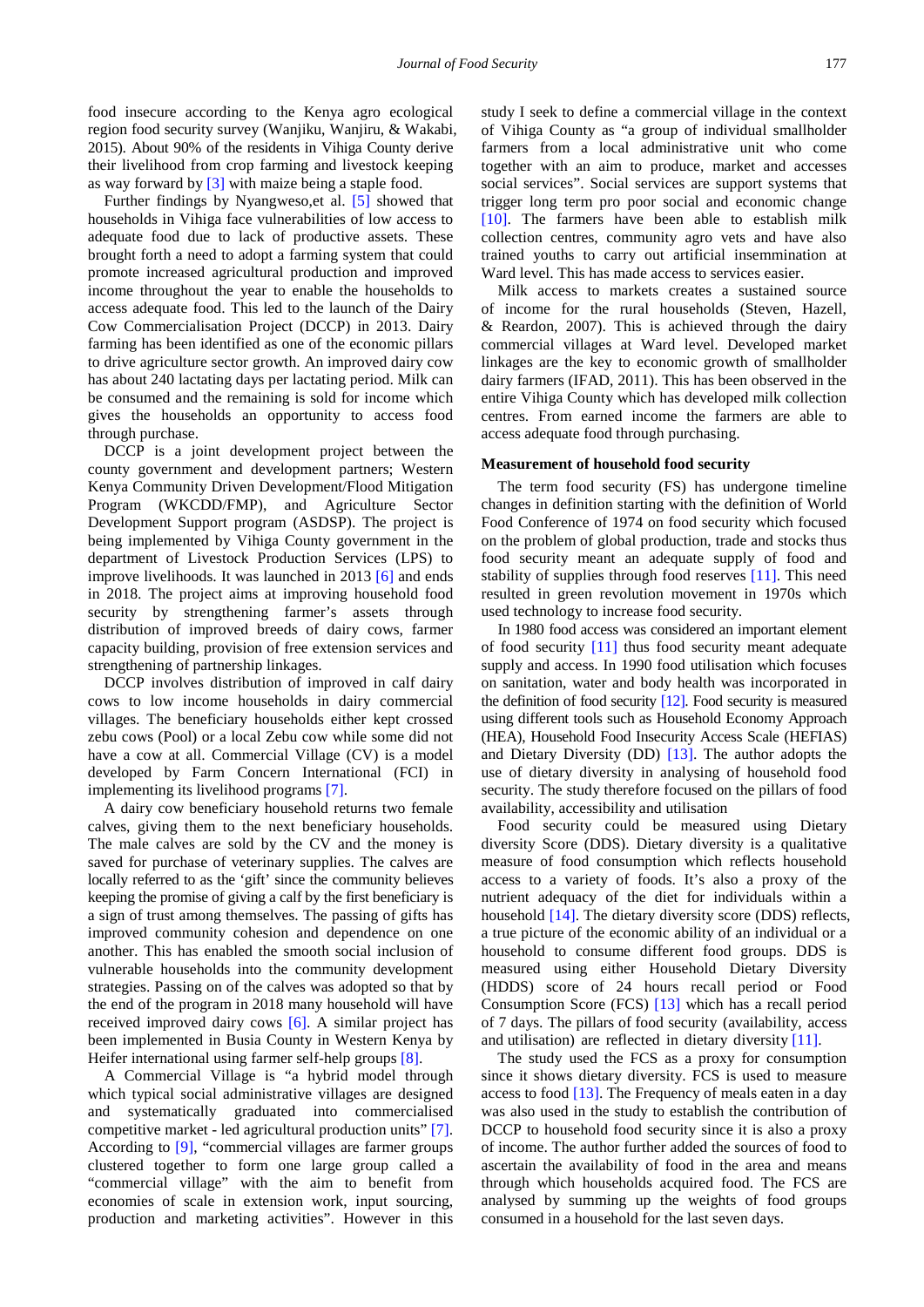#### **B, Household**

A household is a social group of people who live in the same place, same roof, share meals and make joint decisions over allocation of resources and pull their incomes together to achieve a livelihood [\[15\].](#page-6-14) This study adopted the definition by Ellis [\[15\].](#page-6-14) Household food security exists when "all of its members have at all times, physical and economic access to adequate food according to their preferences consistently for an active and healthy life" [\[16\].](#page-6-15) These will be measured using FSC [\[13\].](#page-6-12)

### **1.2. Research Problem**

Vihiga county government is committed to improving food security to all her residents to attain Sustainable Development Goal number two [\[17\].](#page-6-16) It has funded Dairy Cow Commercialisation Project in collaboration with development partners since 2013 [\[6\]](#page-6-5) through the department of livestock production services (LPS). However after three years of implementation of DCCP the Livestock Production Services (LPS) department lacks knowledge on the contributions of DCCP on the household food security of its beneficiaries. This raised the need to carry out an assessment to establish this contribution and make recommendations and inform the policy makers on contributions of dairy cow commercialisation to food security.

### **1.3. Research Objective**

To gain insight in the contribution of Dairy Cow Commercialisation Project to household food security; availability, accessibility and utilisation by comparing food security status of DCCP beneficiary household to non-beneficiary households in Gisambai ward, of Hamisi Sub County in Vihiga, Kenya.

#### **1.4. Conceptual Framework**

#### **Sustainable Livelihood Framework (SLF)**

The study applied the SLF (DFID, 1999) in analysing the contribution of DCCP to livelihood of the beneficiaries as shown below in figure1. Sustainable Livelihood Framework (SLF) is a food security analysis tool developed by Department for International Development (DFID, 1999), [\[11\].](#page-6-10) SLF tool is used to increase the understanding of development organisations and governments regarding the livelihood of the poor [\[18\].](#page-6-17) It's also used in planning new development interventions. It's further applied in reviewing and evaluating the on-going interventions contribution to livelihood sustainability. DCCP is an intervention that is on-going and needs to be evaluated.

The author SLF framework has been used by other development organisations to assess the contributions of the livelihood programmes they have implemented in Vihiga County [\[19\].](#page-6-18) SLF further has been used by Swedish International Development Cooperation Agency (Sida) in assessing its livelihood programmes [\[20\].](#page-6-19) Some of the programmes which have been implemented by Sida in Vihiga County are; National Agriculture and Livestock Extension Programme (NALEP) [\[19\]](#page-6-18) and Agriculture Sector Development Support Programme [\[3\].](#page-6-1) The conceptual framework for our research project is illustrated in Figure1 below.



**Figure 1.** Conceptual framework used in the study (Source: Adopted by author fro[m \[18\]\)](#page-6-17)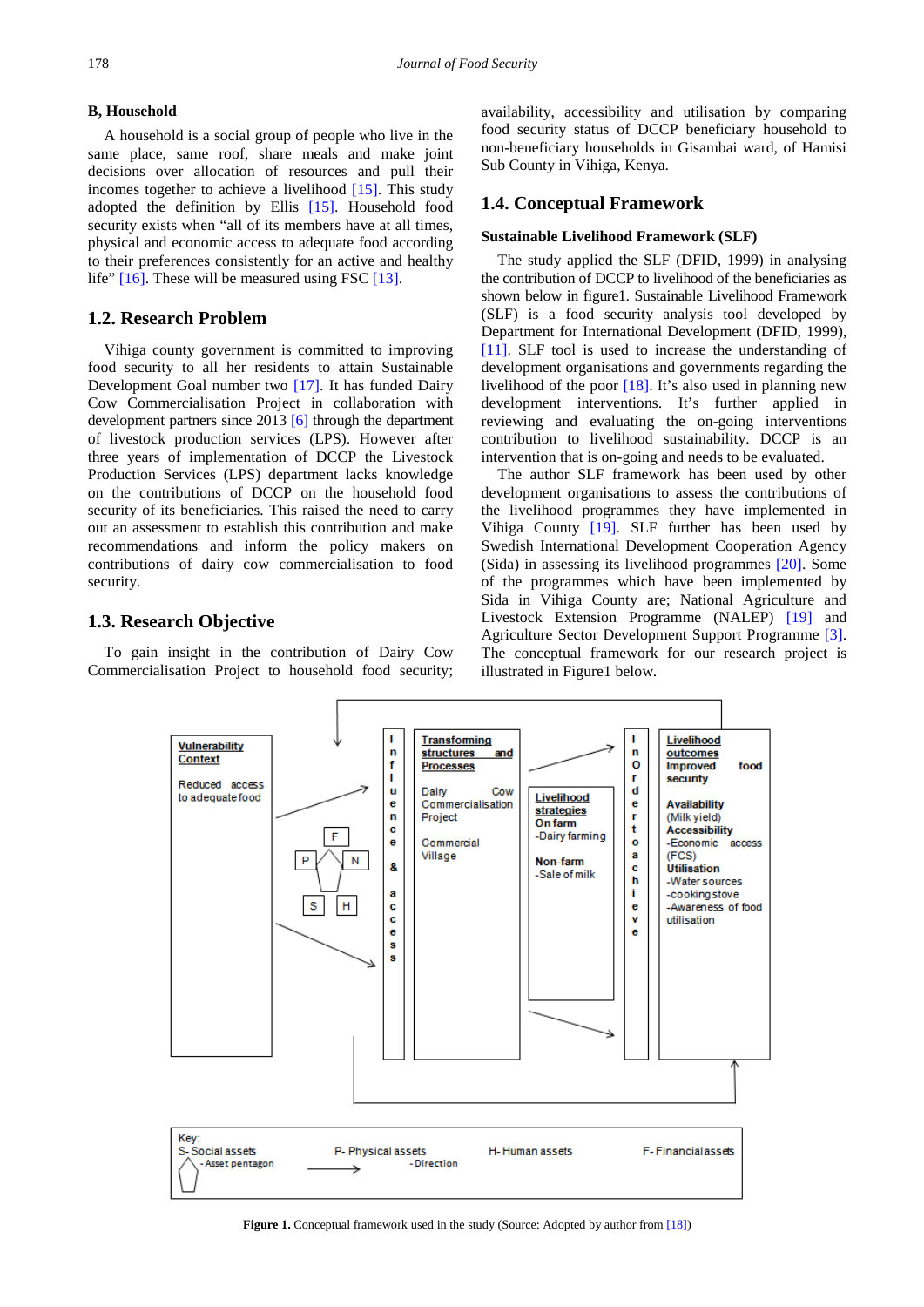Households in Vihiga County experience reduced access to adequate food due to increased population that has resulted in reduced land size thus low harvests that cannot sustain a household daily food demand. The transforming processes in which respondents operate include; food security policies, projects and support from the Non-Governmental Organisations (NGOs). In this case we have the DCCP project. These components influence the access of the households to productive livelihood assets such as improved dairy cows, income from sell of milk, natural resources, commercial villages and use of labour as human capital. Dairy farming was explored as the on farm strategy which results to improved access to adequate food through improved milk yields and income from sale of milk.

# **2. Methodology**

#### **2.1 Research Design**

The study used a case study research design based on secondary information and data collected in the field during the study. The author adopted qualitative research design to interact with the respondents as they share their stories on contributions of DCCP on their Food security [\[21\].](#page-6-20) The case study design also offered the researcher an opportunity to gain profound insight into several objects that were restricted in space and time [\[22\]](#page-6-21) such as livelihoods of Gisambai Dairy Commercial Village (GDCV) members and the Non -beneficiary.

### **2.2. Sampling of Target Population**

In the study the ten DCCP beneficiary households were compared to ten non-beneficiary households. Each household represented a village. One household was randomly selected to represent a village resulting in 10 beneficiary and 10 non beneficiary households to participate in the household interviews. The reason for comparison was because of lack of baseline survey data on food security (FS) in Vihiga County. FS case studies have been done but none has undertaken a baseline survey. The livelihood vulnerabilities being experienced by the non-beneficiary currently were the same felt by DCCP beneficiaries before however on a varying degree. This was the second reason for using the non-beneficiary households.

One focus group discussion was held in both beneficiary and non-beneficiary group. In addition four Key Informant Interviews were held. The results from focus group discussions and key informant interviews were used to validate and clarify the information given from the household interviews. Overall, all information collected from the household interviews, FGDs and key informants was synthesised to gain insight in contribution of DCCP to household food security.

### **2.3. Data Collection Tools**

Data was collected through semi-structured interviews using a topic list. Ten household interviews were carried out in both DCCP beneficiary and non-beneficiary respondents homestead to make them feel comfortable and relaxed. The use of semi structured interview tool gave the researcher an opportunity to probe further on the respondent's household food security.

Additional data collection tools used in the study was FGD, KII, and Participatory Observation (PO). These methods were used in order to gain in-depth understanding. Key informant interviews were carried out to collect the information that may have been left out during FGD and household interviews.

Focus group discussions (FGD) were done with whom? to validate the findings from household and KII interviews. Participatory observation enabled the researcher and the respondents to assess their FS and other livelihood outcomes through use of observable indicators such as the number of dairy cows in the homestead and food preparation methods.

The Food Consumption Score and frequency of meals eaten in a day were used to measure households ability to access adequate food due to DCCP project. The results were compared to the FCS of the nonbeneficiary households. The author modified the FSC scale by adopting a scale of 28 and 42.This is because a majority of households in Vihiga County take tea with sugar. This was done to accommodate scores of other food groups. The modification of FCS scale is supported by WFP [\[13\]](#page-6-12) which states that " in populations that have high frequency of conumption of sugar and oil the alternate cut offs of 28 and 42 may be more appropriate". High scores may result from sugars consumption. The sources of food were established to ascertain the food availability of food in the area. The food group list and weight per group is attached as Appendix 1.

### **2.4. Data Analysis**

Data collected was revisited on the same day of collection and organised according to the themes as shown in the topic list attached as Appendix 5. The data was interpreted and synchronized with the secondary information sources and presented using descriptive analysis. Milk yields and food consumption score were analysed using Microsoft excel and findings presented in tables and bar graphs.

Descriptive and thematic approaches were applied to get an in-depth understanding of the responses given by the interviewees carried out in households whereas the FGD and KII findings were analysed by reference to questions and presented descriptively. In Microsoft excel households were coded using numbers per beneficiary group; 1 to 10 to represents household 1 to 10 respectively to guarantee anonymity.

# **3. Results and Discussion**

#### **3.1. Contribution to Food Availability**

This was measured using milk yield levels for the year 2015 and 2016. The year 2014 was not considered because most of the cows were still in calf. The results from beneficiary households were compared to non-beneficiary households as summarised in [Table 1](#page-4-0) below. Details are found in Appendix 3.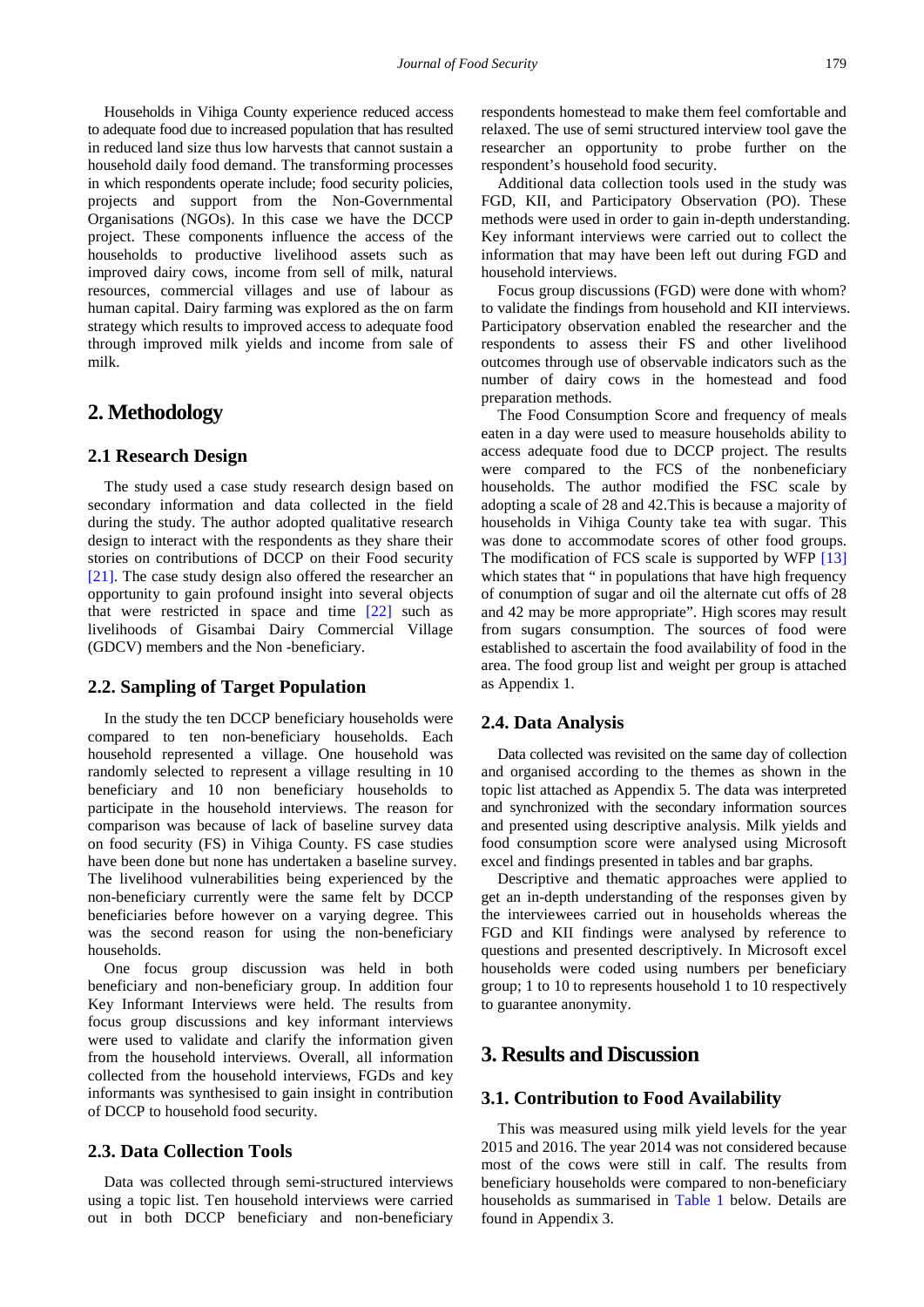<span id="page-4-0"></span>

|                        | <b>Beneficiary</b>        |                                  | <b>Non Beneficiary</b>    |                               |  |
|------------------------|---------------------------|----------------------------------|---------------------------|-------------------------------|--|
| Year                   | Total yield<br>Production | Range<br>$($ low $-$<br>highest) | Total yield<br>production | Range<br>$($ low-<br>highest) |  |
| 2015                   | 21,150                    | 3,600                            | 4,860                     | 1,080                         |  |
| 2016                   | 22,500                    | 5,040                            | 4,790                     | 1,170                         |  |
| Total yield<br>in 2yrs | 43.650                    |                                  | 9,650                     |                               |  |

**Table 1. Comparison of milk yields for beneficiaries to non-beneficiary**

Source: Author

The beneficiary households had a higher total milk yield than the non-beneficiary households. The beneficiary household milk yield increased with more than 1000 Litres in a year while the non-beneficiary increment was minimal with an increase of 90 litres only. Therefore the beneficiaries had high access to milk and milk nutrients than the non-beneficiaries. This improved their food availability in terms of milk yield. The high milk yield in DCCP beneficiary households was due to improved dairy herd unlike the non-beneficiary who still kept local Zebu cows.

The source of food available to a household indicates whether a household is able to access adequate food. Households acquire food through own production, purchase or use other strategies of accessing food. From in-depth interaction with the respondent households the study established the findings as illustrated in [Table 2](#page-4-1) below.

**Table 2. Sources of food for beneficiary and non-beneficiary households**

<span id="page-4-1"></span>

| Sources of food         | <b>Beneficiary</b> |            | Non beneficiary |            |  |
|-------------------------|--------------------|------------|-----------------|------------|--|
|                         | No. of<br>HН       | Percentage |                 | Percentage |  |
| Purchase                | 10                 | 100        | 10              | 100        |  |
| Own Production          | 10                 | 100        | 10              | 100        |  |
| Gifts                   | っ                  | 20         |                 | 40         |  |
| Other<br>(Wild hunting) |                    | 10         | 3               | 40         |  |

**Source:** Author

The main sources of food that were available for both households were from purchasing and own production. Through further probing the study established that majority of non DCCP beneficiaries received food as gifts and also practiced wild hunting. This is an indication that their households' own food production could not sustain them throughout the year thus lack access to adequate food. This coincides with the findings by [\[4,23\],](#page-6-3) that harvested food stocks lasts for about 2 months in a year in Vihiga County leaving some households to explore the strategy of receiving food as gifts .

### **3.2. Food Accessibility**

#### **Food Consumption Scores**

FCS is a proxy for measuring consumption [\[13\].](#page-6-12) The author used descriptive tags such as poor, borderline, and accepted diet diversity to classify the FCS. Borderline score means that the household is food insecure, while poor FCS scale shows the house is experiencing low food security while an acceptable scale shows a household is food secure. Detailed calculations are presented in Appendix 4.

**Table 3. Food consumption score clusters**

<span id="page-4-2"></span>

| <b>FCS Clusters</b>           | <b>DCCP</b><br>beneficiary |     | <b>Non</b><br>beneficiary | Percentage |  |
|-------------------------------|----------------------------|-----|---------------------------|------------|--|
| <b>Borderline</b><br>$(0-28)$ | 1                          | 10  | 0                         | 0          |  |
| Poor<br>$(28.5 - 42)$         | 2                          | 20  | 6                         | 60         |  |
| Accep Table<br>(242)          | 7                          | 70  | 4                         | 40         |  |
| Total<br>Household            | 10                         | 100 | 10                        | 100        |  |

Sources: Authors

From [Table 3](#page-4-2) above, the FCS results indicate that DCCP has contributed to food security of the beneficiary household because 70 per cent had an FCS of 42 or more which is an indicator of acceptable food accessibility. However, a majority of non-beneficiary respondents had FCS scores of <42, which implied that they had low food security.

#### **Frequency of meals consumed in a day**

The number of meals eaten by a household is a proxy for income. Income determines households' access to food. This confirms the findings that DCCP beneficiary households had more access to adequate food than the non-beneficiary households as shown in [Table 4](#page-4-3) below.

<span id="page-4-3"></span>

| <b>Beneficiary</b>        |              |                          | Non beneficiary           | FCS cluster      |                          |                                  |
|---------------------------|--------------|--------------------------|---------------------------|------------------|--------------------------|----------------------------------|
| No. of meals<br>eaten/day | No. of<br>HH | Respondent<br>Percentage | No. of meals<br>eaten/day | No. of HH        | Respondent<br>Percentage | obtained                         |
|                           |              | 10                       |                           | $\mathbf{0}$     | $\theta$                 | <b>Borderline</b><br>$(28.5-42)$ |
| 2                         | 2            | 20                       | 2                         | 6                | 60                       | Poor<br>$(28.5-42)$              |
| 3                         | 6            | 60                       | 3                         | 4                | 40                       | Acceptable<br>(>42)              |
| $\geq$ 3                  |              | 10                       | >3                        | $\boldsymbol{0}$ | $\theta$                 | Acceptable<br>(>42)              |

**Table 4. Frequency of meals consumed in a day**

**Sources:** authors own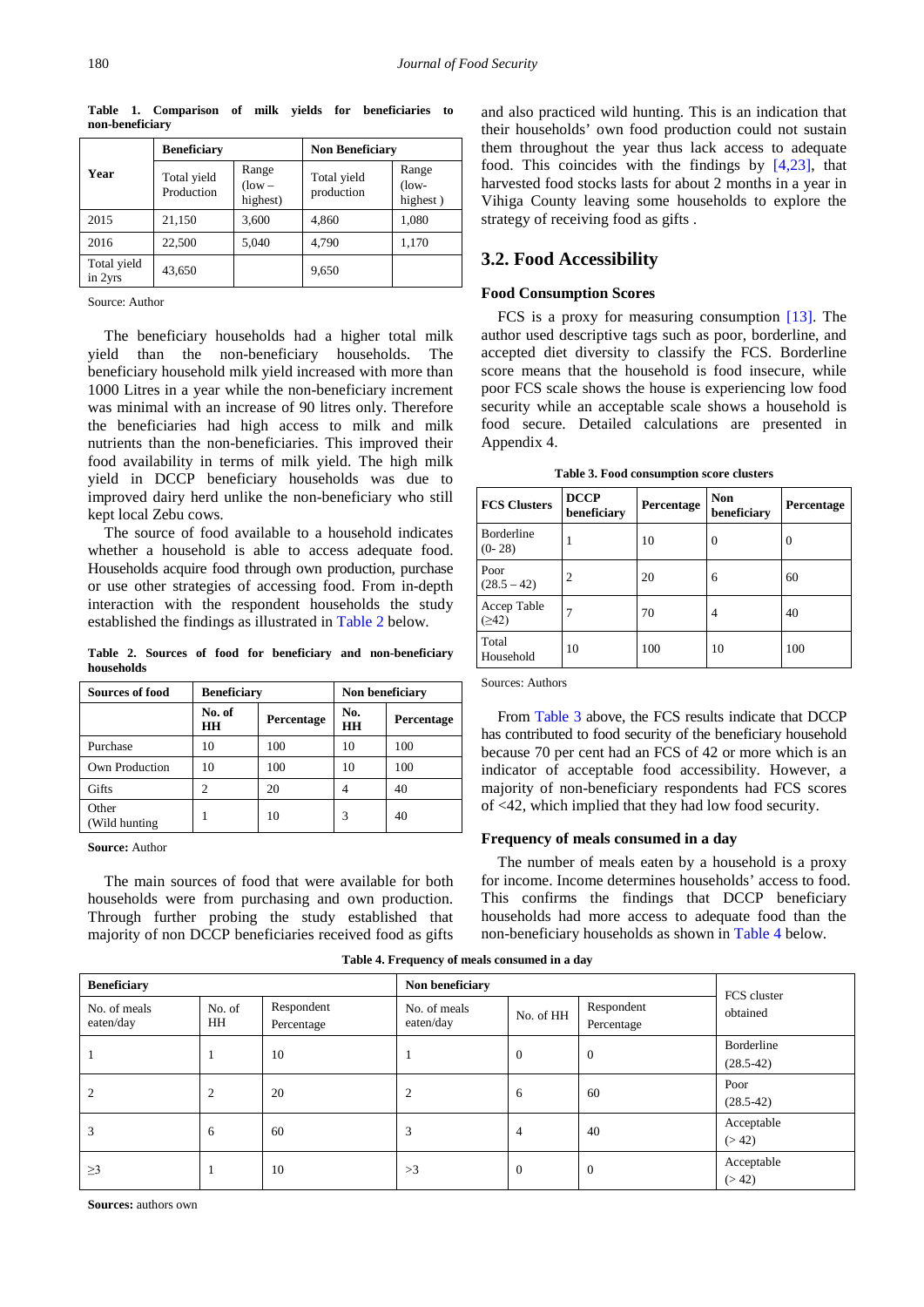Seventy per cent of DCCP beneficiary households consumed 3 meals a day against only forty per cent of the non-beneficiaries. The high frequency of consumption in DCCP beneficiary households was due to improved income generated from sale of milk which gave the beneficiary households' ability to access more food. The contribution of dairy to increased number of meals eaten in a day was also observed among Tanzanian smallholder dairy beneficiary households [\[24\].](#page-6-22) This finding shows that the high frequency of taking meals in a household corresponded with high FCS [\[13,25\].](#page-6-12) This enabled the researcher to validate the FCS for both beneficiary and non-beneficiary. However the study also established that 10 per cent representing one households of the beneficiary was at the borderline. This is because the cow was not lactating so the household dependent on other strategies of attaining food security (see Appendix 2, Appendix 3 and Appendix 4).

### **3.3. Food utilisation**

Clean sources of water and knowledge of food preparation affects a household's food utilisation [\[12\].](#page-6-11)

**Table 5. Source of water and food preparation knowledge awareness**

<span id="page-5-0"></span>

| Sources of food                        | <b>Beneficiary</b> |            | Non beneficiary  |            |  |
|----------------------------------------|--------------------|------------|------------------|------------|--|
|                                        | No. of<br>HН       | Percentage | No.<br><b>HH</b> | Percentage |  |
| Treated water source                   | 10                 | 100        | 10               | 100        |  |
| Aware of food<br>preparation           |                    | 30         | 2                | 20         |  |
| Owned Improved jiko<br>(cooking stove) | 4                  | 40         |                  | 10         |  |
|                                        |                    |            |                  |            |  |

Sources: Author

The findings above illustrates that both DCCP beneficiary and non-beneficiary households had access to clean water sources treated with chlorine (see [Table 5\)](#page-5-0). DCCP also involved clean water provision by installing rain water harvesting tanks and protecting community springs to attain food utilisation component. Post-harvest treatment of food affects the quality and availability of nutrients in the food [\[26\].](#page-6-23) This was observed in households with milk who did not boil it before fermenting in believe that boiled milk doesn't ferment properly (its light) while in the process they compromised the quality of milk.

The awareness of food post-harvest, handling and preparation knowledge was low in both household types. A majority of beneficiary and none beneficiary respondent households lacked knowledge and awareness of food preparation and lacked improved *Jiko* (cooking stoves) which provides a clean cooking environment.

From the FCS data (Appendix 4) many households did not consume meat products, not even the poultry which each homestead had. They believed that it's a waste of resources to consume eggs or chicken. The poultry were reared mostly for financial use and not consumption. This confirms the findings by Slingerland et al., [\[26\]](#page-6-23) that rural households rarely consumed meat products because they believed it is expensive. However in both beneficiary and non beneficiary households sugar and cooking oil were purchased because they considered the products to improve food taste.

# **4. Conclusions**

DCCP beneficiary households accessed adequate food more than the non-beneficiaries as observed in FCS clusters where majority of the beneficiary households scored acceptable scores unlike the non-beneficiary. Additionally the beneficiary households had high access to more than three meals in a day, due to improved income from sale of milk. Thus the author concludes that DCCP has contributed to improved income and access to food in beneficiary households as compared to non-beneficiaries. However, from the findings on food utilisation the author concludes that food utilisation in both beneficiary and non-beneficiary households were low since both households had little knowledge on the subject.

The adoption of Commercial Village extension approach by the department of livestock increased access to milk markets by producing smallholder dairy farmers. Therefore CV could be scaled up to other value chains in the county. Commercial villages also made the delivery of extension services to be efficient since many farmers are reached in groups. The commercial villages have also improved participation thus promoting social inclusion of the vulnerable members in the community.

Overall DCCP has contributed to improvement in food security of the beneficiary households. The non DCCP beneficiary household are still vulnerable to food insecurity due to lack of access to adequate food. This project confirms findings by [\[5\].](#page-6-4) That majority of households in Vihiga County lacked productive assets that could enable them to access adequate food. Therefore Dairy Cow Commercialisation Project has improved households access to adequate food in Vihiga County.

# **5. Recommendations**

The dairy cow commercialisation project could be up scaled to cover the households that are yet to benefit from the project in order to improve households' access to adequate food. The adoption of commercial village extension approach is promoting growth of agricultural value chains through access to markets thus CV could be adopted in all the agricultural development projects which support livelihoods. This could be implemented through agricultural policies at the county level. The study thus recommends that the county policy makers could prioritize food utilisation campaigns and capacity building to create awareness in the community. Finally further research could be done to explore the contributions of the dairy sector to food security in the global arena.

### **Acknowledgements**

I am immensely grateful to the Government of the Netherlands for offering me NUFFIC award scholarship to study a Master degree in Rural Development and Food security at Van Hall Larenstein University of Applied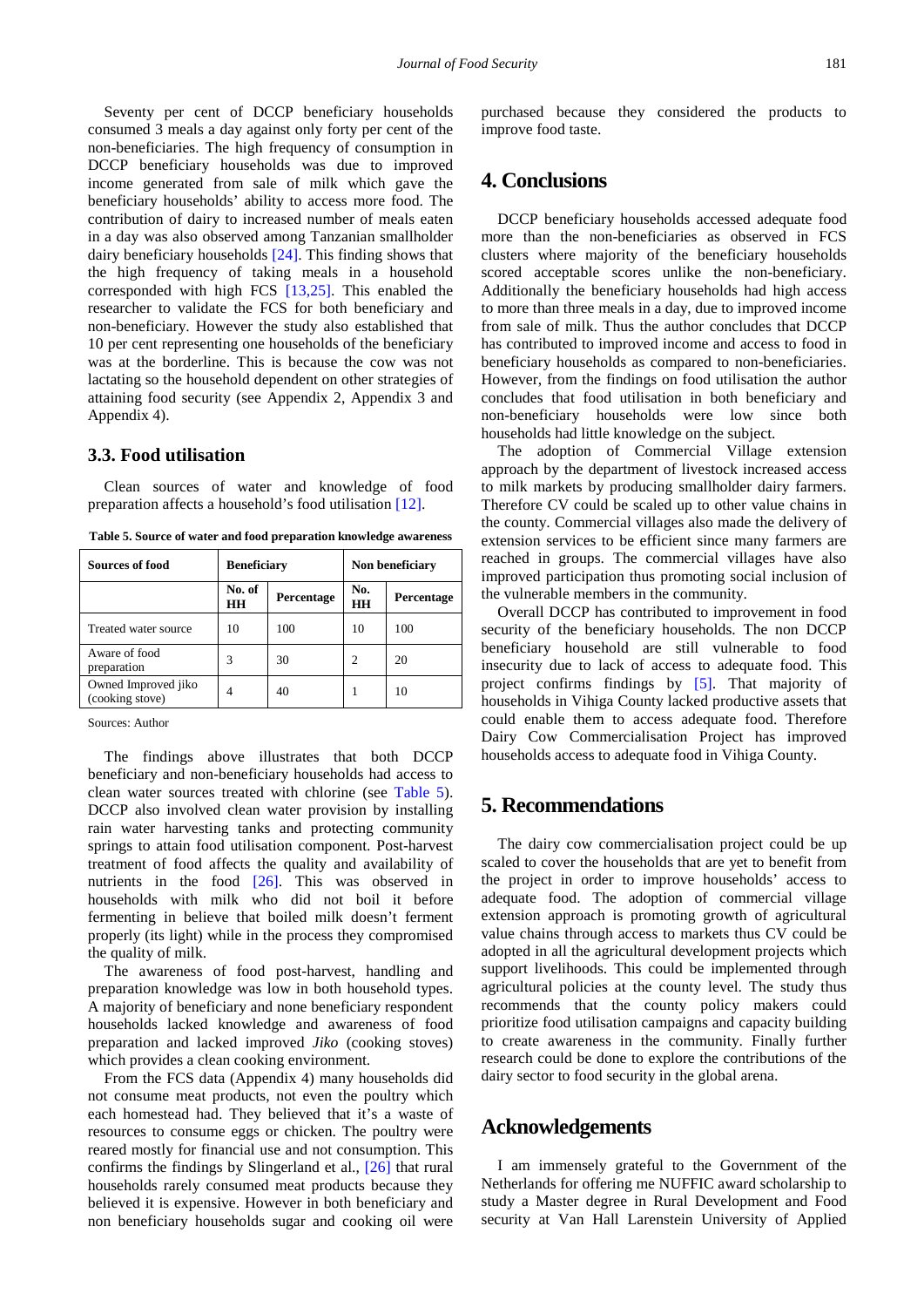Sciences in the Netherlands. I further express my gratitude to the Vihiga County government through the Ministry of Agriculture, Livestock, Fisheries and Cooperatives for releasing me for further studies in the Netherlands.

I express my gratitude to Dr. Maja Slingerland; my supervisor who constantly guided and supported me in the course of carrying out this research and thesis writing from which this article is extracted.

# **Statement of Competing Interests**

I declare that; I have no significant competing financial, professional or personal interests that may have influenced the writing and publication of the work described in this article.

# **List of Abbreviations**

DCCP: Dairy Cow Commercialization Project FGD: Focus Group Discussion KII: Key Informant Interview FCS: Food D Consumption Score CV: Commercial Village HH: Household

# **References**

- <span id="page-6-0"></span>[1] WFP, 2016. Global Food Security Index. [Online] Available at: www.foodsecurity index.e.iu.com [Accessed 22 Augustus 2016].
- [2] K.A.R.I, 2008. Food Security Portal/Kenya. [Online] Available at: www.foodsecurityportal.org [Accessed 22 Augustus 2016].
- <span id="page-6-1"></span>[3] ASDSP, 2016. Agriculture Sector Development Program. [Online] (1st) Available at: http://www.asdsp.co.ke [Accessed 6 June 2016].
- <span id="page-6-3"></span>[4] Walingo, K.M. & Kidake, F.M., 2013. The Influence of Household Procurement Strategies in Food Intake and Nutritional Status of Pre- school Children in Rural Western Kenya. Sustainable Agriculture Research, 2(2), pp.109 - 115. [Accessed 24 July 2016].
- <span id="page-6-4"></span>[5] Nyangweso, P.M., Odhiambo, M. & Serem, A.K., 2007a. Househod Food Security in a Subsistance Economy. In 2ND International Conference. Accra, Ghana, 2007a. African Association of Agricultural Economics (AAAE).
- <span id="page-6-5"></span>[6] MoALFC, 2013 b. Livelihood Improvement Programe. Annual Report. Mbale: MoALFC Ministry of Agriculture, Livestock, Fisheries & Cooperatives.
- <span id="page-6-6"></span>[7] FCI, 2015. Farm Concern International. [Online] Available at: http://farmconcern.org/ [Accessed 6 June 2016].
- <span id="page-6-7"></span>[8] Hall, D., 2006. Western Kenya Mid - Term Review Impact Assessment july 2006. Impact Assessment. United Kingdom: Heifer International.
- <span id="page-6-8"></span>[9] Kaguongo, W. et al., 2012. Factors Influencing Adoption and Intensity of Adoption of Orange Flesh Sweet Potaotes Variety: Evidence from an Extension Intervention in Nyanza and Western Peovinces in Kenya. African Journal of Agricultural Sciences, 7(1991-1637X@2012 African Journal), pp.493- 503. Available at http://www.academicjournals.org/AJAR. Accessed on 17/06/2016.
- <span id="page-6-9"></span>[10] Berry, C., Ali, F., Sonya, S. & Magui, M.-T., 2004. Service Delivery and State Legitimacy. UK: International Development (DFID).
- <span id="page-6-10"></span>[11] FAO, 2008b. Food and Agriculture Organisation E- learning. [Online] Available at: http://www.fao.org/ [Accessed 23 June 2016].
- <span id="page-6-11"></span>[12] FAO, 1996. Rome Declaration on World Food Security and World Food Summit Plan of Action. World Food Summit. Rome: FAO Food and Agriculture Organisation of United Nations. Available at http://www.fao.org. Accessed on 6/62016.
- <span id="page-6-12"></span>[13] WFP, 2008. Technical Guidance Sheet: Food Consumption Analysis. Vulnerability Analysis and Mapping (VAM). Room, Italy: VAM World food Program.
- <span id="page-6-13"></span>[14] FAO, 2008a. The state of Food Insecurity in the World. Food Security Report. Rome, Italy: FAO.
- <span id="page-6-14"></span>[15] Ellis, F., 2000. Rural Livelihoods and Diversity in Developing Countries. Oxford: Oxford University Press.
- <span id="page-6-15"></span>[16] Bouis, H. & Hunt, J., 1999. Linking Food and Nutrition Security: Past Lessons and Future Opportunities. Asian Development Review, 17(1,2), pp.168-213.
- <span id="page-6-16"></span>[17] United Nations, 2015. Agenda for Sustainable Development. [Online] Available at: https://sustainabledevelopment.un.org/content/documents/212520 30%20Agenda%20for%20Sustainable%20Development%20web. pdf [Accessed 624 2016].
- <span id="page-6-17"></span>[18] DFID, 1999. WWW.Livelihoods.org. [Online] (1) Available at: www.livelihoods.org/info/info guidance sheets html [Accessed 20 June 2016].
- <span id="page-6-18"></span>[19] Ceullar, M., Hedlund , H., Mbai , J. & Mwangi, J., 2006. The National Agriculture and Livestock Extension Program (NALEP) Phase 1 Impact Assessment. Sida Evaluation 06/31. Stockholm: Sida Swedish International Development Agency (Sida). Available at

http://www.sida.se/publications. Accessed on 20/6/2016.

- <span id="page-6-19"></span>[20] Krantz, L., 2001. The Sustainable Livelihood Approach to Poverty Reduction. Proposal Draft. Stockhom,Sweden: Division of Policy and Socio Economic Analysis Swedish International Development Agency( Sida).
- <span id="page-6-20"></span>[21] Crewswell, J.W., 2007. Qualitative Inquiry and Research Design. In Coosing Among Five Approaches. 2nd ed. Carlifonia: Sage. pp. 39-41.
- <span id="page-6-21"></span>[22] Verschuren, P. & Doorewaard, H., 2010. Designing a Research Strategy Project. 2nd ed. The Hague: Eleven International Publishing.
- [23] Nyangweso, P.M. et al., 2007b. Household Food Security in Vihiga district:Determinants of diertary diversity. In Z, A., ed. 8th African Crop Sciences society. El- mania, 2007b. African Crop Science Society.
- <span id="page-6-22"></span>[24] Lwelamira, J., Binamungu, H.K. & Njau, F.B., 2010. Contribution of small scale dairy farming under Zero-grazing in improving household welfare in Kayanga ward,Karagwe District,Tanzania. Livestock Research for Rural Development, 22(2). http://www.lrrd.org/lrrd22/2/lwel22031.htm.
- [25] WFP, 2013. Kenya Food Security and Outcome Monitoring. Consolidated Repot. Nairobi: WFP.
- <span id="page-6-23"></span>[26] Slingerland, M.A., Traore, K., Kayode, A.P.P. & Mitchikpe, C.E.S., 2006. Fighting Fe deficiency malnutrionin West Africa. NJAS- Wageningen Journal of Life Sciences, 53(3-4), pp.253-79. Available at http://www.sciencedirect.com/science/article/pii/S1573521406800 096.Pdf. Accessed on 21/6/2016.
- [27] Department of LPS Vihiga, 2015. Livestock Development and Production. Annual Report. Mbale, Kenya: Ministry of Agriculture, Livestock, Fisheries & Cooperatives.
- [28] FAO, 2015. State of Food Insecurity in ythe World. Rome: Food and Agricuture Organisation. Avaiilable at www.fao.org/publications.
- [29] KDB, 2014. Annual Report and Financial Statement. Annual Report,2014. Nairobi, Kenya: Kenya Dairy Board.
- [30] MoALFC, 2013a. Vihiga.go.ke. [Online] Available at: Vihiga.go.ke [Accessed 26th May 2016].
- <span id="page-6-2"></span>[31] MoP- Vihiga, 2013. First County Integrated Development Plan. Strategic Plan. Mbale,Kenya: Vihiga County Press Vihiga County Government.
- [32] Standardmedia.co.ke, 2013. County's Alarming Poverty Level. Standard Digital News, 5 February. p.1. Available at (http://www.standardmedia.co.ke/article/2000085693/county-salarming-poverty-level, accessed on 5/01/2016.
- [33] Vhurumuku, E., 2014. Food security Indicators. In Integrating Nutrition & Food Security Programming for Emergency Response Workshop. Nairobi, 2014. FAO.
- [34] Wambugu, S., Kirimi, L. & Opiyo, J., 2011. Productivity Trends and Performance of Dairy Farming in Kenya. WSP/143. Nakuru: Tegemeo Institute of Agricultural Policy and Development.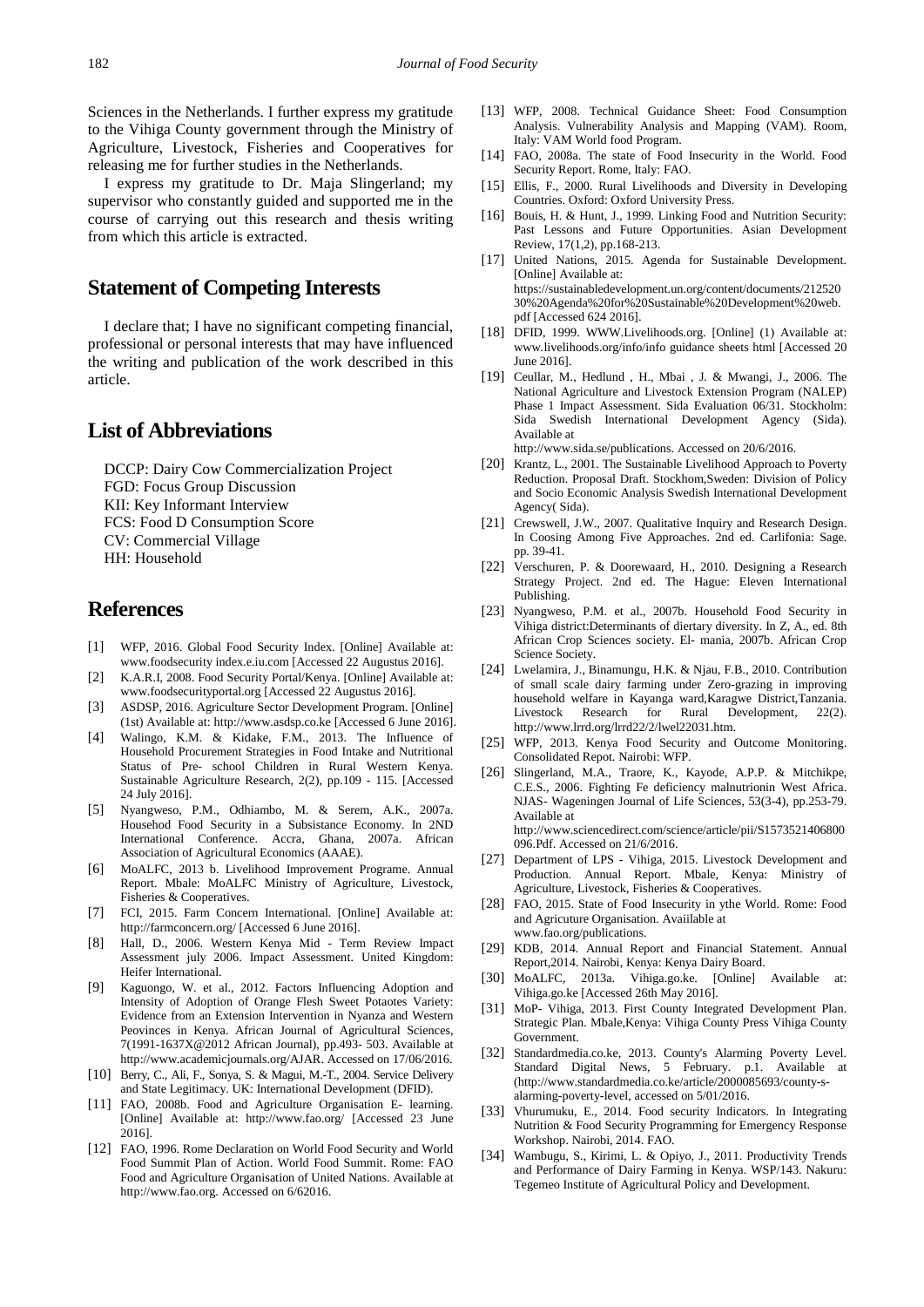# **Appendices**

# **Appendix 1: List of food groups and weight factor for FCS.**

### **Table 6. Food consumption score sheet**

| Food Item                           | Days Eaten In past Week | Source of food |           |  |
|-------------------------------------|-------------------------|----------------|-----------|--|
|                                     | $(0-7 days)$            | primary        | Secondary |  |
| Maize                               |                         |                |           |  |
| Rice, Green bananas                 |                         |                |           |  |
| Bread/Wheat                         |                         |                |           |  |
| Tubers                              |                         |                |           |  |
| Groundnuts & Pulses                 |                         |                |           |  |
| Fish (eaten as main food)           |                         |                |           |  |
| Fish Powder(used for flavour only)  |                         |                |           |  |
| Red meat(Beef, Sheep & goat)        |                         |                |           |  |
| White meat (Poultry, Rabbit, pork)  |                         |                |           |  |
| Vegetables (including Leaves)       |                         |                |           |  |
| Vegetable oils, fats                |                         |                |           |  |
| Eggs                                |                         |                |           |  |
| Milk in tea in small amounts        |                         |                |           |  |
| Milk and dairy products (Main food) |                         |                |           |  |
| Fruits                              |                         |                |           |  |
| Sweets & sugars                     |                         |                |           |  |

### **Table 7. Standard weight per food item**

| S/No           | 1 Food item                                                                                  | Food groups   | Weight   |
|----------------|----------------------------------------------------------------------------------------------|---------------|----------|
|                | Maize, maize porridge, Maize ugali, rice, sorghum, millet, pasta, bread and other cereals    | Main staple   | 2        |
|                | Cassava, potatoes, sweet potatoes, cashew nuts, arrow root, yams, Plantains and other tubers |               |          |
| $\mathcal{L}$  | Beans, peas, ground nuts and cashew nuts                                                     | Pulses        |          |
|                | Vegetable, leaves                                                                            | Vegetable     |          |
| $\overline{4}$ | Fruits((Pawpaw, mango, oranges, melons, bananas, avocado, Loquats, Guavas and others)        | Fruits        |          |
| 6              | Beef, goats, Sheep, Rabbit, chicken, Pork, quail, turkey, ghee and duck, eggs and Fish       | Meat and fish |          |
|                | Milk, yoghurt, Mala(sour milk) and other                                                     | Milk          |          |
| 8              | Sugar and sugar products, honey                                                              | Sugar         | 0.5      |
| 9              | Oils, fats, coffee, salt, fish powder, small amounts of milk in tea                          | Condiments    | $\Omega$ |

Source: (WFP, 2008)

# **Appendix 2: Comparison of income for beneficiary and non-beneficiary**

|  | Table 8. Income from sale of milk |  |  |  |
|--|-----------------------------------|--|--|--|
|  |                                   |  |  |  |

|                | <b>Beneficiary</b>         |                 |                       |                             |                         |                            | Non beneficiary |                    |                             |                                 |  |
|----------------|----------------------------|-----------------|-----------------------|-----------------------------|-------------------------|----------------------------|-----------------|--------------------|-----------------------------|---------------------------------|--|
| HH             | Milk yield<br>/litres/year |                 | Cost / litre /<br>Ksh | Total income in<br>2vrs/Ksh | income in<br><b>USD</b> | Milk yield<br>/litres/year |                 | cost/litre<br>/ksh | Total income in<br>2vrs/Ksh | Two year earnings<br><b>USD</b> |  |
|                | 2015                       | 2016            |                       |                             |                         | 2015                       | 2016            |                    |                             |                                 |  |
|                | 2.880                      | 3.240           | 50                    | 164.880                     | 1,649                   | $\overline{0}$             | 1.170           | 50                 | 58500                       | 585                             |  |
| 2              | 2,160                      | 1.800           | 50                    | 92,160                      | 922                     | 1,260                      | 1,640           | 50                 | 83260                       | 832.6                           |  |
| 3              |                            | $3,600$   2,340 | 50                    | 120,600                     | 1,206                   | $\theta$                   | $\Omega$        | 50                 | $\Omega$                    | $\mathbf{0}$                    |  |
| $\overline{4}$ | 2.160                      | 1.440           | 50                    | 74.160                      | 742                     | $\Omega$                   | $\Omega$        | 50                 | $\Omega$                    | $\mathbf{0}$                    |  |
| 5              | 2.340                      | 1.080           | 50                    | 56,340                      | 563                     | 810                        | $\Omega$        | 50                 | 810                         | 8.1                             |  |
| 6              | 2,340                      | 2,880           | 50                    | 146,340                     | 1,463                   | $\Omega$                   | $\Omega$        | 50                 |                             | $\mathbf{0}$                    |  |
| $\overline{7}$ | 270                        | 1.800           | 50                    | 90.270                      | 903                     | 360                        | $\Omega$        | 50                 | 360                         | 3.6                             |  |
| 8              | 3,600                      | 5,040           | 50                    | 255,600                     | 2,556                   | 1,080                      | 360             | 50                 | 19080                       | 190.8                           |  |
| 9              |                            | 1,800 2,880     | 50                    | 145,800                     | 1,458                   | $\Omega$                   | $\Omega$        | 50                 | $\Omega$                    | $\mathbf{0}$                    |  |
| 10             | $\overline{0}$             | $\Omega$        | 50                    | $\overline{0}$              | $\bf{0}$                | 1,350                      | 1,620           | 50                 | 82350                       | 823.5                           |  |

Assumptions; Ksh 100 = 1USD

Price of I litre of milk KSH. 50

Income (USD) = total milk yield in 2yrs Ksh. 50/100

Cow production in 2016 will remain the same up to the end of the year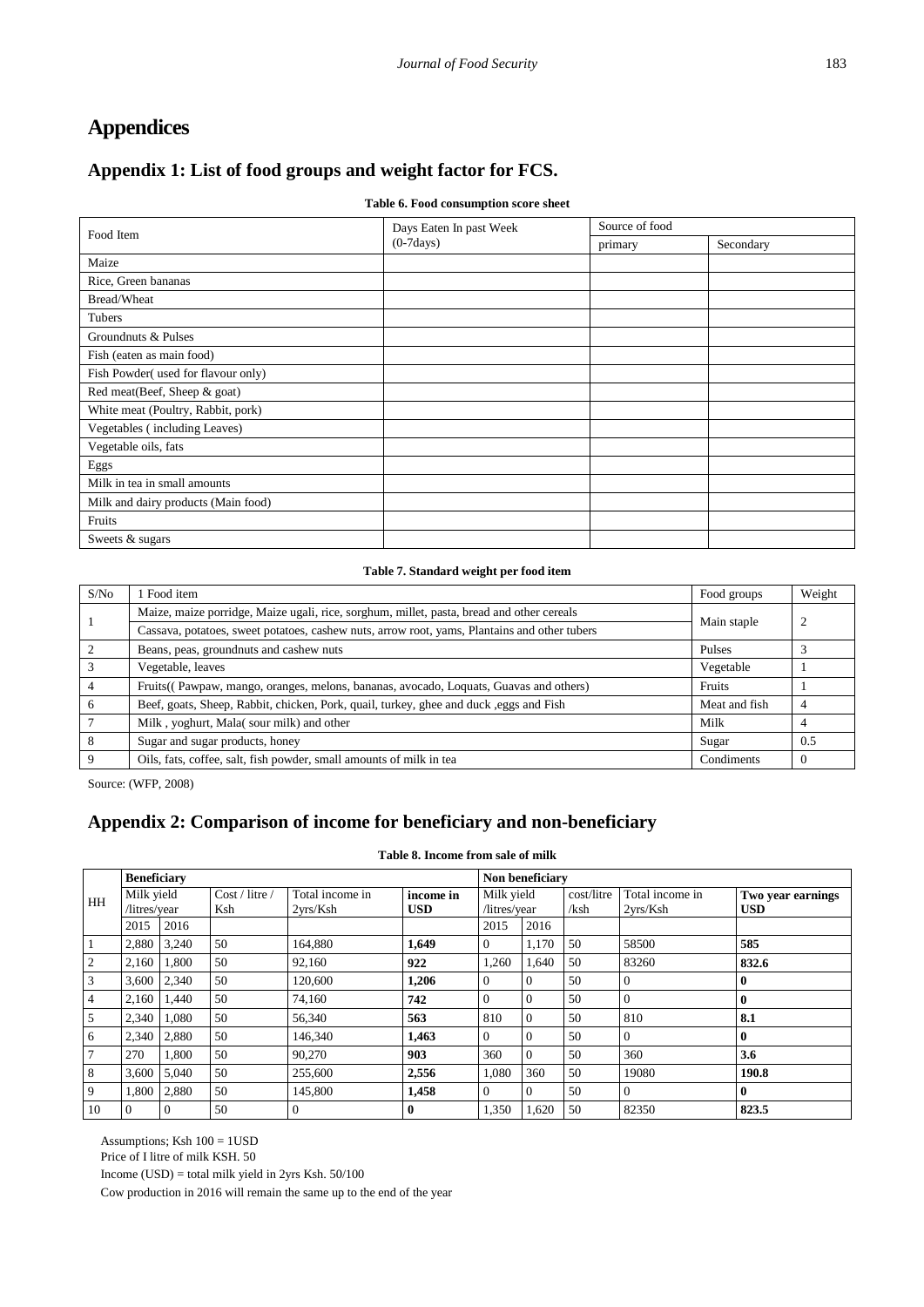# **Appendix: 3 Milk yields for DCCP beneficiary compared to non-beneficiary**

| <b>HH</b>      | <b>DCCP</b> beneficiary |        |                         | <b>Non Beneficiary</b>  |        |                  |  |
|----------------|-------------------------|--------|-------------------------|-------------------------|--------|------------------|--|
|                |                         |        |                         | Milk yield levels /2yrs |        |                  |  |
|                | 2015                    | 2016   | <b>Production trend</b> | 2015                    | 2016   | production trend |  |
|                | 2.880                   | 3,240  | 360                     |                         | 1,170  | 1,170            |  |
| $\overline{2}$ | 2.160                   | 1.800  | $-360$                  | 1.260                   | 1.640  | 380              |  |
| 3              | 3600                    | 2,340  | $-1,260$                |                         | $_{0}$ | $\overline{0}$   |  |
| $\overline{4}$ | 2,160                   | 1.440  | $-720$                  | $\Omega$                |        | $\Omega$         |  |
| 5              | 2,340                   | 1.080  | $-1,260$                | 810                     | 0      | $-810$           |  |
| 6              | 2,340                   | 2,880  | 540                     |                         |        | $\Omega$         |  |
|                | 270                     | 1800   | 1,530                   | 360                     |        | $-360$           |  |
| 8              | 3.600                   | 5.040  | 1.440                   | 1.080                   | 360    | $-720$           |  |
| 9              | 1.800                   | 2,880  | 1,080                   | 0                       | 0      | $\Omega$         |  |
| 10             |                         |        | 0                       | 1,350                   | 1,620  | 270              |  |
| Total yield/yr | 21,150                  | 22,500 |                         | 4,860                   | 4,790  |                  |  |

**Table 9. Comparison of milk yields for beneficiaries to non-beneficiary**

# **Appendix 4: FCS for beneficiary compared to non-beneficiary households**

|  | Table 10. Food consumption scores for DCCP beneficiary |  |  |
|--|--------------------------------------------------------|--|--|
|  |                                                        |  |  |

| HH          | Cereal<br>&<br>Tubers | Groundnuts<br>& Pulses | Vegetables      | Fruits     | Meat<br>&<br>Fish | Milk      | Sugar | Condiments | <b>FSC</b> | No.<br>of<br>meals/day | Classification | Sources<br>of Food |
|-------------|-----------------------|------------------------|-----------------|------------|-------------------|-----------|-------|------------|------------|------------------------|----------------|--------------------|
|             |                       | 2                      | $\mathbf{r}$    |            |                   | $\bigcap$ |       | -          | 51.5       |                        | Poor           | 1, 2               |
|             |                       |                        | ,               | $\sim$     |                   |           |       |            | 42.5       | $\sqrt{2}$             | Acceptable     | 1,2                |
|             |                       |                        | $\mathbf{\tau}$ |            | <sub>6</sub>      |           |       |            | 77.5       |                        | Acceptable     | 1,2                |
| 4           |                       |                        | ,               |            | <sub>6</sub>      |           |       |            | 62.5       |                        | Acceptable     | 1,2                |
|             |                       |                        | $\mathbf{r}$    |            | ◠                 |           |       |            | 36.5       | $\overline{c}$         | Poor           | 1,2,5              |
| 6           |                       |                        | Ξ               |            |                   |           |       |            | 48.5       |                        | Acceptable     | 1,2                |
|             |                       | 2                      | ,               |            | $\Omega$          |           |       | Ξ          | 37.5       | $\bigcap$              | Poor           | 1,2,5              |
| 8           |                       |                        | $\mathbf{r}$    |            | 4                 |           |       |            | 44.5       | 3                      | Acceptable     | 1,2                |
| $\mathbf Q$ |                       | ◠                      | ,               | $\sqrt{2}$ | <sub>6</sub>      |           |       |            | 65.5       | 3                      | Acceptable     | 1,2                |
| 10          |                       |                        | 3               | ⌒          | ◠                 |           |       |            | 25.5       |                        | Borderline     | 1,2,5,6            |

**Table 11. Food consumption score for non-beneficiary respondent households**

| HH No          | Cereal<br>&<br>Tubers | Groundnuts<br>& Pulses | Vegetables | Fruits         | Meat<br>&<br>Fish | Milk     | Sugar | Condiments | <b>FSC</b> | No.<br>of<br>meals/day | Classification | Sources<br>of Food |
|----------------|-----------------------|------------------------|------------|----------------|-------------------|----------|-------|------------|------------|------------------------|----------------|--------------------|
|                |                       |                        |            |                | 3                 |          | -     |            | 47.7       | 3                      | Acceptable     | 1, 2               |
| $\overline{2}$ | −                     |                        |            |                | n                 |          |       |            | 36.5       | $\bigcap$              | Poor           | 1,2                |
| 3              |                       | $\sim$                 |            | $\overline{0}$ |                   | $\Omega$ |       | -          | 38.5       | ◠                      | Poor           | 1,2,5              |
|                | −                     | $\sim$                 |            | 2              | ⊿                 |          |       |            | 48.5       | 3                      | Acceptable     | 1, 2               |
| -5             | 14                    |                        |            |                | 3                 |          |       |            | 40.5       | $\sim$                 | Poor           | 1, 2               |
| 6              |                       |                        |            |                |                   | $\Omega$ |       |            | 28.5       | $\bigcirc$             | Poor           | 1, 2               |
|                | −                     | $\bigcap$              |            | 5              | 4                 |          |       |            | 51.2       | 3                      | Acceptable     | 1, 2               |
| -8             |                       |                        |            |                |                   |          |       |            | 29.5       | ↑                      | Poor           | 1, 2               |
| - 9            |                       |                        |            |                | $\sqrt{2}$        |          |       |            | 37.5       | $\bigcirc$             | Poor           | 1, 2               |
| 10             |                       |                        |            | $\theta$       | -                 |          |       | -          | 52.5       | 3                      | Acceptable     | 1, 2               |

### **Appendix 5: Research topic list**

1. Food availability through own production (Milk yields, sources of food)

2. Food accessibility; Dietary diversity measured using Food Consumption Score (FCS) and frequency of meals eaten in a day

3. Utilisation (Conditions of food preparation and water sources)

4. Commercial Villages (Benefits of commercial villages)

### **Appendix 6. Food consumption score questionnaire**

#### **WFP'S Food Consumption Score**

Food Consumption data collection Module County adopted to Vihiga context.

Consent for interview; the researcher is a student at Van Hall Larenstein University, she is collecting data to analyse household food security in Vihiga County with reference to contribution of DCCP to household food security. The data will be used for writing her MSc thesis. The recommendations from the findings will be used by the department of livestock for further intervention. And the thesis information may be used by other authors through the permission of Van Hall Lareinstein University library in The Netherlands in their studies.

Interviewer: I would like to ask you about the food consumed by your household members over the last 7 days.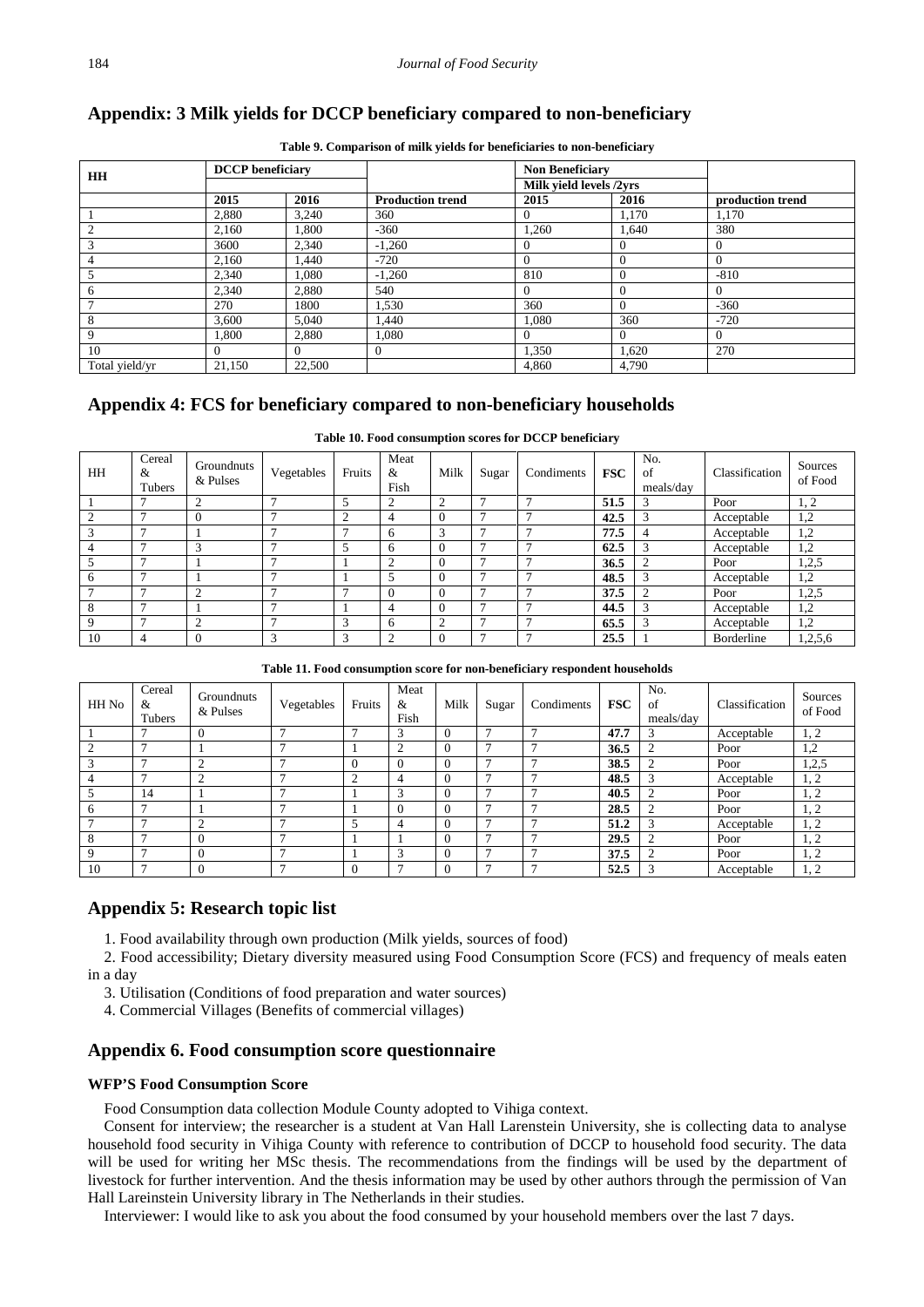### Household number …… Village………........... Respondent Position in the HH………………

#### **Table 12. Food consumption score sheet**

|                                     | Days Eaten In past Week | Source of food |           |  |
|-------------------------------------|-------------------------|----------------|-----------|--|
| Food Item                           | $(0-7 days)$            | primary        | Secondary |  |
| Maize                               |                         |                |           |  |
| Rice, Green bananas                 |                         |                |           |  |
| Bread/Wheat                         |                         |                |           |  |
| Tubers                              |                         |                |           |  |
| Groundnuts & Pulses                 |                         |                |           |  |
| Fish (eaten as main food)           |                         |                |           |  |
| Fish Powder(used for flavour only)  |                         |                |           |  |
| Red meat(Beef, Sheep & goat)        |                         |                |           |  |
| White meat (Poultry, Rabbit, pork)  |                         |                |           |  |
| Vegetables (including Leaves)       |                         |                |           |  |
| Vegetable oils, fats                |                         |                |           |  |
| Eggs                                |                         |                |           |  |
| Milk in tea in small amounts        |                         |                |           |  |
| Milk and dairy products (Main food) |                         |                |           |  |
| Fruits                              |                         |                |           |  |
| Sweets & sugars                     |                         |                |           |  |

| Food sources codes             |                          |             |  |  |  |  |
|--------------------------------|--------------------------|-------------|--|--|--|--|
| $Purchase = 1$                 | $Borrowed = 3$           |             |  |  |  |  |
| $Traded \, goods/services = 4$ | Received as a gift = $5$ | Others $=6$ |  |  |  |  |

#### **Food consumption group**

FSC is a proxy for measuring consumption as shown in [Table 13](#page-9-0) below. It uses descriptive such as poor, borderline, and accepted diet diversity. The scale was modified by adopting a scale of 0- 28 to 42 because majority of residents in Vihiga take tea with sugar. This was done to accommodate high scores that may result from sugar consumption [\[13\].](#page-6-12)

#### **Table 13. Food Consumption Group representing threshold values**

<span id="page-9-0"></span>

| Food Consumption Score | Profile    |
|------------------------|------------|
| $0 - 28$               | Borderline |
| $28.5 - 42$            | poor       |
| >42                    | Acceptable |

The food standard group and current standard weights used in analysis is shown in Table 3 below

| S/No            | 1 Food item                                                                                  | Food groups   | Weight         |
|-----------------|----------------------------------------------------------------------------------------------|---------------|----------------|
|                 | Maize, maize porridge, Maize ugali, rice, sorghum, millet, pasta, bread and other cereals    |               | $\overline{2}$ |
|                 | Cassava, potatoes, sweet potatoes, cashew nuts, arrow root, yams, Plantains and other tubers | Main staple   |                |
| 2               | Beans, peas, groundnuts and cashew nuts                                                      | Pulses        |                |
| $\mathcal{E}$   | Vegetable, leaves                                                                            | Vegetable     |                |
| $\overline{4}$  | Fruits (Pawpaw, mango, oranges, melons, bananas, avocado, "Maparapandi" Guavas and others)   | Fruits        |                |
| 6               | Beef, goats, Sheep, Rabbit, chicken, Pork, quail, turkey, ghee and duck, eggs and Fish       | Meat and fish | 4              |
| $7\phantom{.0}$ | Milk, yoghurt, Mala(sour milk) and other                                                     | Milk          | $\overline{4}$ |
| -8              | Sugar and sugar products, honey                                                              | Sugar         | 0.5            |
| 9               | Oils, fats, coffee, salt, fish powder, small amounts of milk in tea                          | Condiments    | $\theta$       |

#### **Table 14. Standard weight per food item**

### **Calculation of Food Consumption Score (FSC) per respondent household**